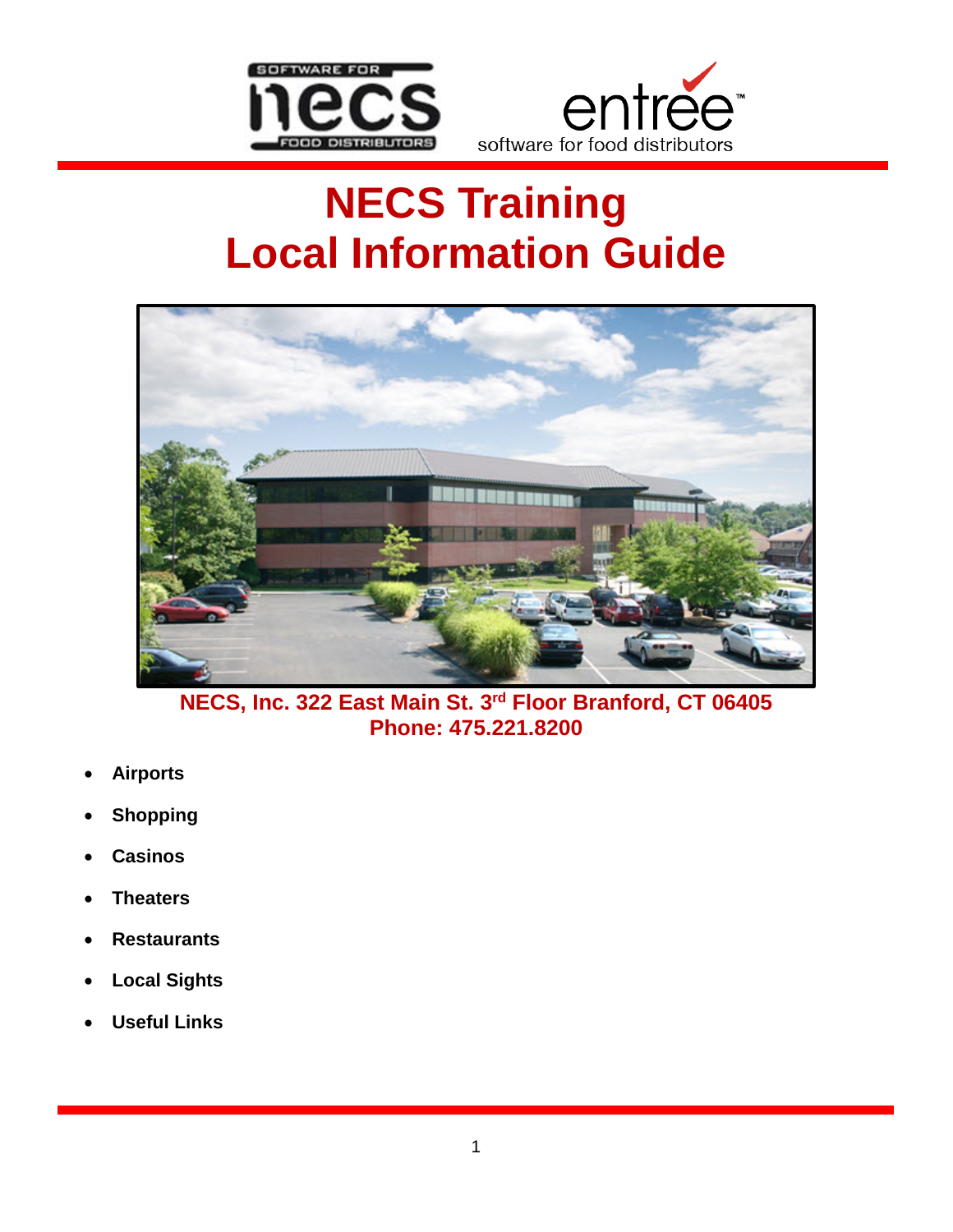## **Connecticut Tourist Information**

This State of CT Department of Tourism website has information on accommodations, restaurants, calendar of events, maps, entertainment and sightseeing. Connecticut information source: **[http://www.ctvisit.com/](http://www.ctvisit.com/S)** and State of CT Interactive Map: **<http://www.ctvisit.com/interactivemap>**

## **Airports**

### **Tweed New Haven Regional Airport**

155 Burr Street New Haven, CT 06512. Serviced only by US Airways and located 20 minutes from NECS offices. **<http://www.flytweed.com/>**

#### **Bradley International Airport**

Schoephoester Road Windsor Locks, CT 06096. Serviced by most airlines and located 55 minutes from NECS offices, North of Hartford. **[http://www.bradleyairport.com](http://www.bradleyairport.com/)**

### **Local Logistics**

If you are flying to Connecticut it is best to rent a car to get around. The town of Branford, where our new offices are located, is a suburb of New Haven and mass transit is minimal and infrequent. Taxi service is available in New Haven but is very minimal within Branford and unavailable in the suburbs.

#### **Accommodations**

**Holiday Inn Express** This is a great place to stay just down the street from the new NECS offices. Address: 309 East Main St, Branford, CT 06405 Phone: (203) 488-4035

- A 13-minute drive from Tweed New Haven Regional Airport, this standard hotel off I-95.
- The modern rooms come with flat-screen TVs and desks, plus premium cable channels, mini fridges and coffeemaker.
- Free WiFi in every room, as well as a choice of hard and soft pillows.
- Suites add separate living spaces with pull-out sofas.
- Amenities include a free breakfast bar, heated indoor pool, whirlpool and fitness center, as well as free parking.

#### **Omni New Haven Hotel at Yale**

Address: 155 Temple St, New Haven, CT 06510 Phone: (203) 772-6664

#### **The Study at Yale Hotel**

Address: 1157 Chapel St, New Haven, CT 06511 Phone: (203) 503-3900

#### **Red Roof Inn & Suites Guilford**

Address: 2300 Boston Post Rd. Guilford, CT 06437 Phone: (203) 453-0123

#### **Tower Inn & Suites**

Address: 320 Boston Post Rd. Guilford, CT 06437 Phone: (203) 689-7219

#### **Madison Beach Hotel, Curio Collection by Hilton**

Address: 94 West Wharf Rd. Madison, CT 06443 Phone: (203) 245-1404

### **New Haven Shoreline Area Sights & Information**

**Branford –** The town where you will attend training in the new NECS offices. Branford's Center is home to several shops, restaurants and coffee houses that line the Main Street along with the Town Green being at the center. Those who visit Branford can take in a cruise (or private charter) to our majestic archipelago of islands called the Thimble Islands (seal watching cruises are also available in the spring.) There are over fifteen town maintained parks and two beaches, hiking trails, lakes, ponds and a path to the Shoreline Greenway Trail. Branford enjoys over 20 miles of coastline with more than a dozen marinas. For a beautiful drive from the town green follow scenic **Route 146** to Stony Creek, winding around the harbor to the Thimble Islands.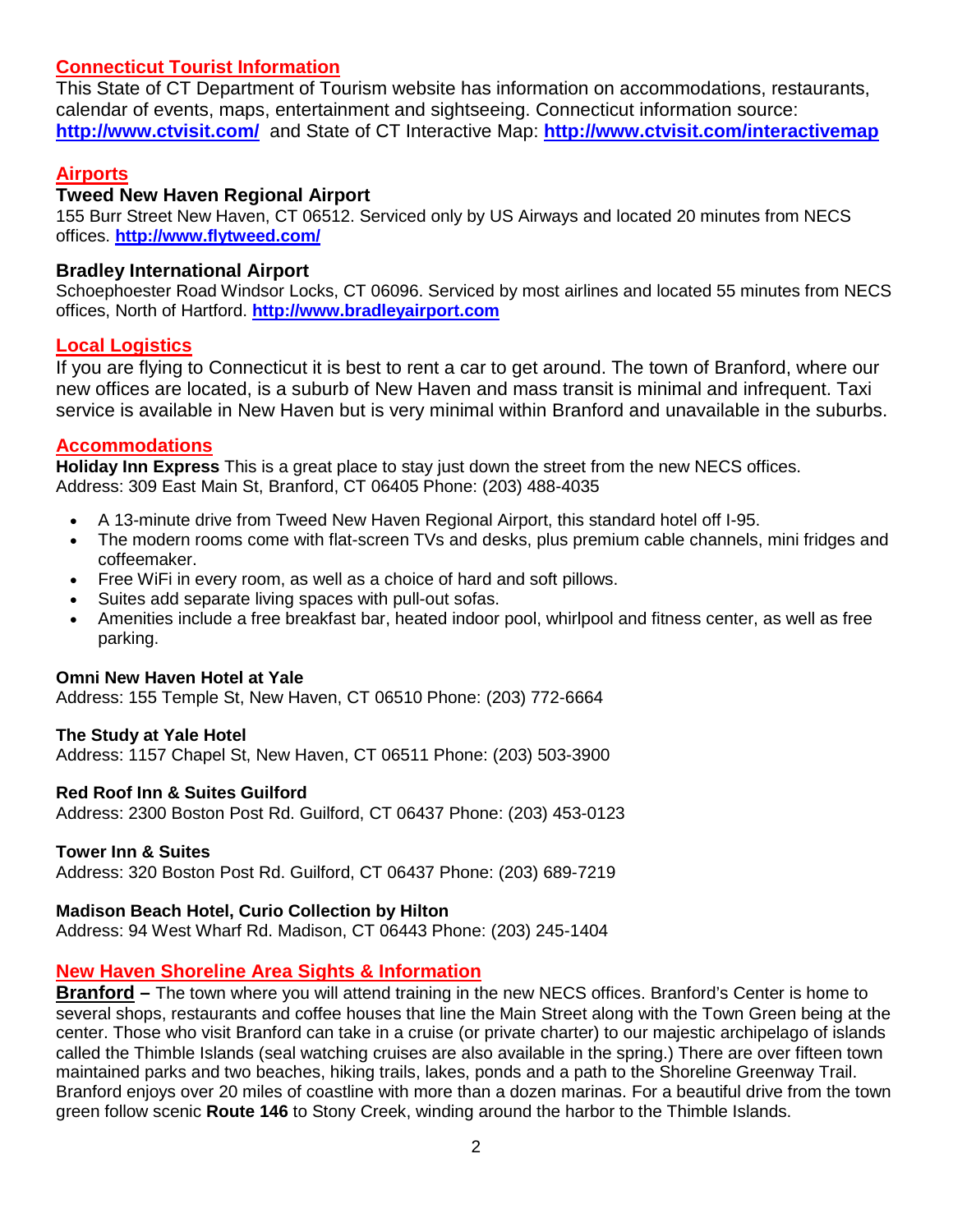• **[Hammonasset Beach State Park](http://www.ctvisit.com/Properties/Summary?propertyId=1486)** in Madison has three distinct beach areas and a nature preserve. Take a splash in the Atlantic Ocean, on Long Island Sound, at Connecticut's longest shoreline beach.

## **Casino Information**

## • **Foxwoods [Resort Casino](http://www.ctvisit.com/Properties/Summary?propertyId=1476)** *Mashantucket*

Directions: Take I-95 North to Exit 92 in Connecticut. Turn left onto Route 2 West for eight miles. Take the Foxwoods Blvd exit.

## • **[Mohegan](http://www.ctvisit.com/Properties/Summary?propertyId=2305) Sun Casino**, Uncasville, CT.

Directions: Follow I-95 East/North the stay Left and go on I-395 North towards Plainfield/Norwich. Take Exit 79A on CT-2A East toward Ledyard/Preston. Then take Exit 2/Mohegan Sun Boulevard.

## **Nearby Shopping Outlets**

- **[Clinton Crossing Premium Outlets](http://www.premiumoutlets.com/outlets/outlet.asp?id=12)** Directions: I-95 north to exit 63 then take 2 lefts onto Rt. 81.
- **[Tanger Outlets Westbrook](http://www.tangeroutlet.com/westbrook/)** Directions: I-95 north to exit 65 turn left at Flat Rock Place.

# **Nearby Movie Theaters**

- **Madison Art Cinemas** (203) 245-3456 761 Boston Post Rd, Madison, CT
- **Regal Cinemas** (203) 481-4089 25 E Main St, Branford, CT
- **Marquee Cinemas 12** (860) 399-9692 314 Flat Rock Pl, Westbrook (at Tanger Outlets)

# **Restaurants by Town**

# **BRANFORD**

- **Ashley's Ice Cream** (a great local product) 1018 Main St. Branford, CT 203-481-5558
- **Assaggio** (Italian) 168 Montowese St. (bet. Main St. & Wilford Ave.) Branford, CT 203-483-5426 Tiny trattoria serving upmarket Northern Italian fare in an intimate, dimly lit interior & patio.
- **Campania Ristorante & Taverna** 284 E Main St Branford, CT 203-483-7773 Italian veteran with an old-country feel whose menu highlights specialties from Southern Italy.
- **Dockside Seafood & Grill** (seafood) Block Island Rd. Branford, CT 203-488-3007
- **Donovan's Reef** 1212 Main St, Branford, CT 203-488-5573

American restaurant/tavern housed in rustic, brick & beam 1800s Lock Works.

- **Eli's on the Hill** (sports bar/restaurant) 624 West Main St. Branford 203-488-2700
- **G-Zen** (Vegan) 2 E. Main St. Branford, CT 203-208-0443

Sophisticated vegetarian, vegan & raw food is paired with organic wine at this stylish spot.

- **Home Restaurant** (American) 1114 Main Street Branford, CT 203-483-5896 #1 in Branford on TripAdvisor!
- **Lenny's Indian Head Inn** (Seafood) 205 S. Montowese St. Branford, CT 203-488-1500
- **Le Petit Cafe** (French Bistro) 225 Montowese St. Branford, CT 203-483-9791
- **Marco Pizzeria** 313 East Main St. Branford, CT 203-483-1544
- **Nellie Green's Restaurant** 50 Maple St Branford, CT 203-483-8400

Marina views set the nautical scene at this seafood eatery & bar with a patio on Branford River.

- **Parthenon Diner** (Greek diner) 374 E. Main St. Branford, CT 203-481-0333
- **Pasta Cosi** 1018 Main St Branford, CT 06405 203-483-9397 Northern Italian cuisine.
- **Su Casa Mexican Restaurant** 400 E Main St, Branford, CT 203-481-5001
- **USS Chowder Pot III** 580 East Main St. Branford 203-481-2356